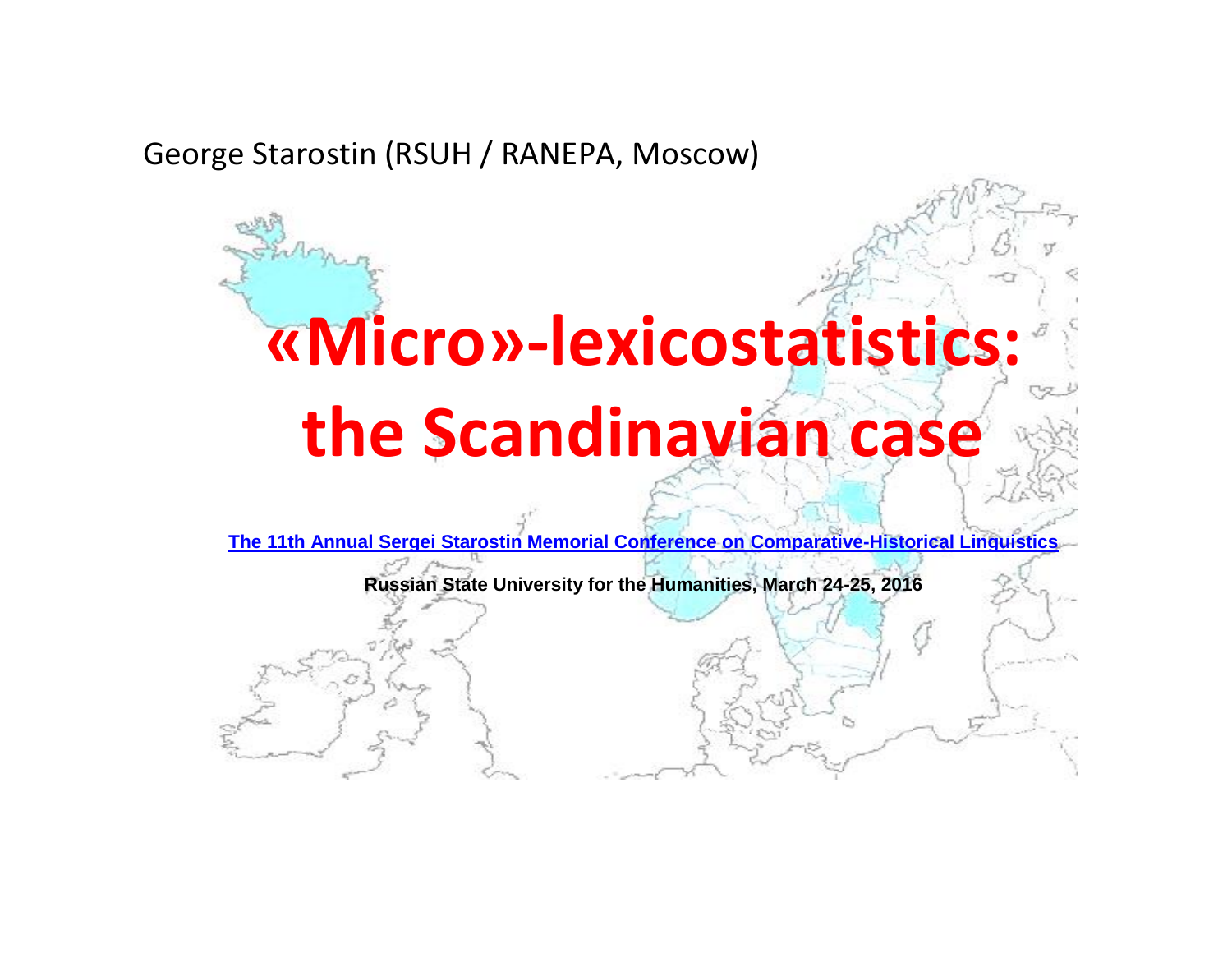#### **Preliminary notes**

— **In general**: Germanic data, and Scandinavian data in particular, very important for the purposes of glottochronological calibration

— **Bergsland & Vogt 1962**: Use Scandinavian data to conclusively disprove the validity of Swadesh's glottochronological constant (14% replacements on the 100-item wordlist per millennium)

— **Sergei Starostin 1989**: Reanalysis of the data shows that replacement rates across Scandinavian languages are comparable if borrowings ("externally driven change") are excluded from calculations

— **Problem 1**: Most existing wordlists for Germanic languages suffer from various degrees of imprecision. Accuracy and consistency rarely achieved to the degree that is necessary for such closely related languages

— **Problem 2**: No attempts to estimate the number of lexical replacements from Proto-Germanic to various subsequent stages (e. g. Proto-Scandinavian, Proto-West Scandinavian, Proto-East Scandinavian, etc.)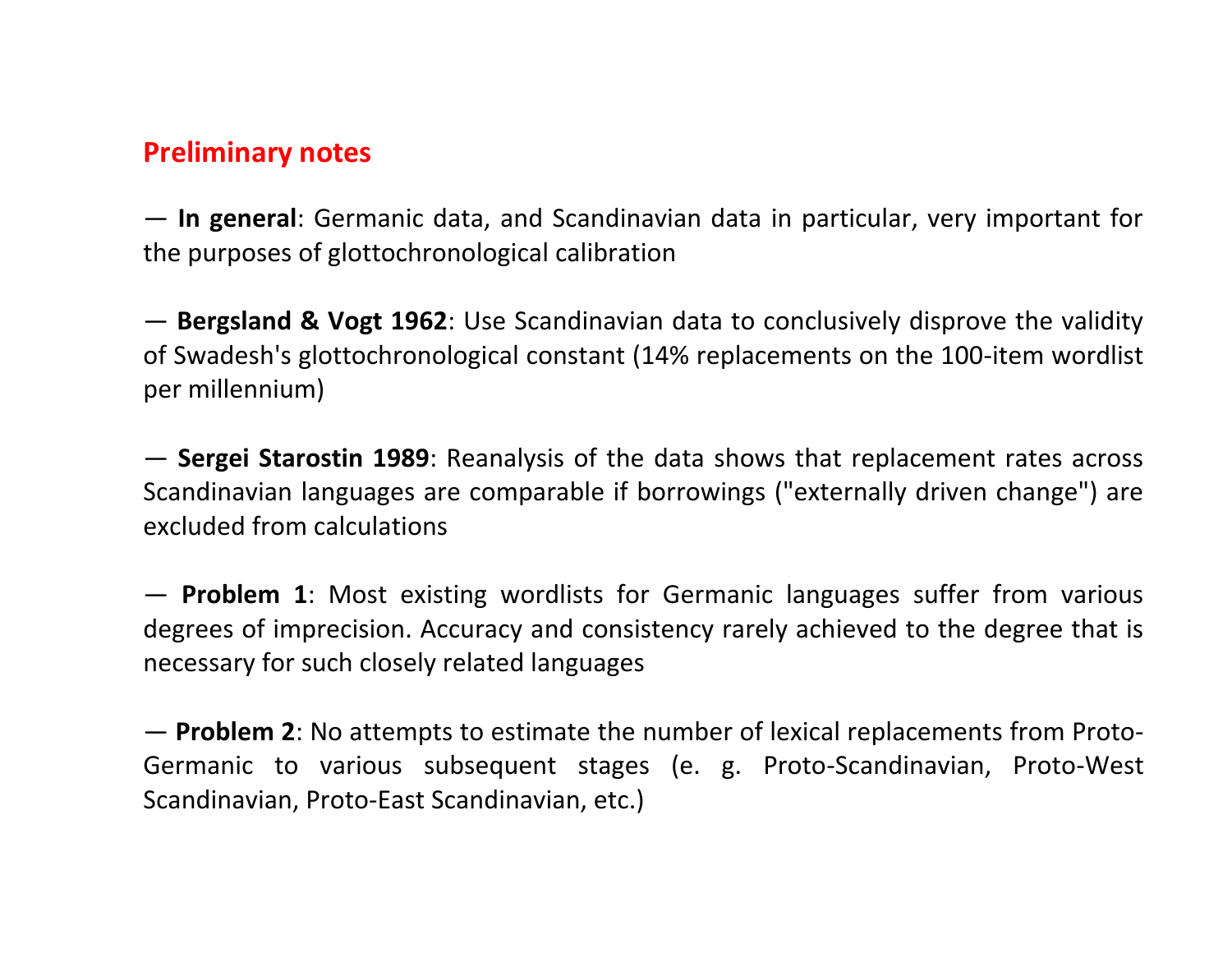## **What we did:**

— **Compilation**: New wordlists for five modern Scandinavian languages (Swedish, Bokmål Norwegian, Danish, Icelandic, Faroese), as well as for 13th century Old Norse and one outlier (4th century Gothic). Based on dictionaries and textual corpora

— **Data processing**: Items were selected, transcribed, and annotated (including discussion of synonymy wherever possible) in accordance with the common standards of the Global Lexicostatistical Database project [\(http://starling.rinet.ru/new100\)](http://starling.rinet.ru/new100)

— **Calculations**: Glottochronological matrix and genealogical tree produced according to Sergei Starostin's revised formula (Swadesh formula unusable in this case)

— **Etymological support**: Approximate number of replacements manually calculated from Proto-Germanic to Proto-Scandinavian and its further branchings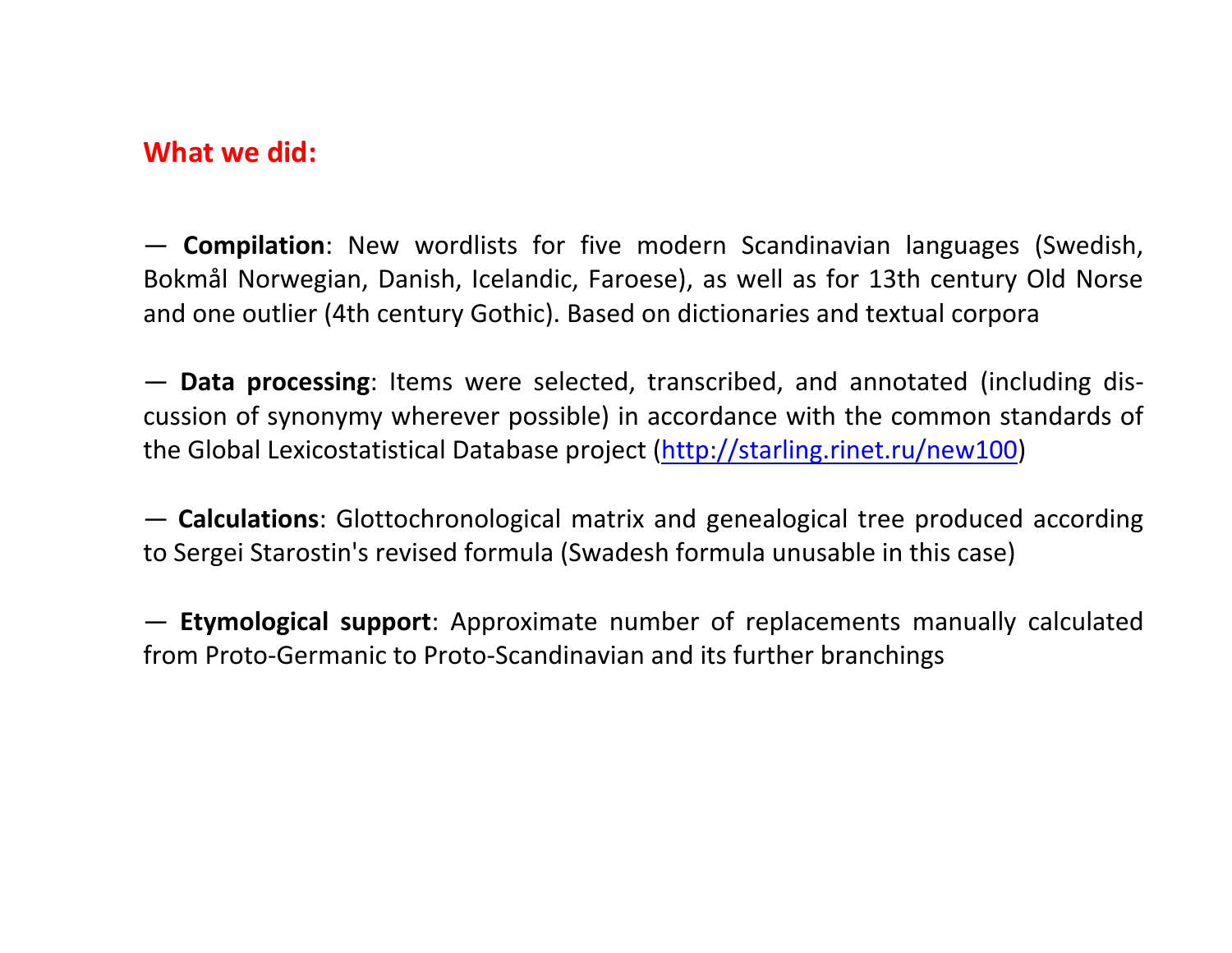## **Example of a text-converted non-problematic item:**

#### 21. EAR

Gothic *aus-oː* (1), Old Norse *eir-a* (1), Icelandic *ɛiːr-a {eyra}* (1), Faroese *ˈɔiːr-a {oyra}* (1), Bokmal Norwegian *r-ɛ {øre}* (1), Danish *ˈöːɹ-ə {øre}* (1), Swedish *ˈ ːr-a {öra}* (1).

#### **References and notes:**

**Gothic:** Balg 1887: 37. Neuter gender; *n*-stem. Cf. Mk. 4:9: *saei habai ausona hausjandona, gahausjai* "he that has ears to hear, let him hear" [Ulfilas 1896: 25].

**Old Norse:** Cleasby & Vigfusson 1874: 135; Zoega 1910: 120; De Vries 1962: 107. Neuter gender. Plural form: *eir-u*.

**Icelandic:** Haraldsson 1996: 769; Berkov 1962: 151. Neuter gender. Cf. *hlust* 'ear (applied to certain animals, e. g. bears, birds, etc.) / ear canal' [Berkov 1962: 292].

**Faroese:** Young & Clewer 1985: 432. Neuter gender.

**Bokmal Norwegian:** Arakin 2000: II, 476; Berkov 2006: 1042. Definite form: *øre-t*.

**Danish:** Krymova et al. 2000: 802; Harrit & Harrit 2002: 462. Definite form: *øre-t*.

**Swedish:** Marklund-Sharapova 2007a: 918; Marklund-Sharapova 2007b: 748. Definite form: *ör-at*. Plural: *ör-on*.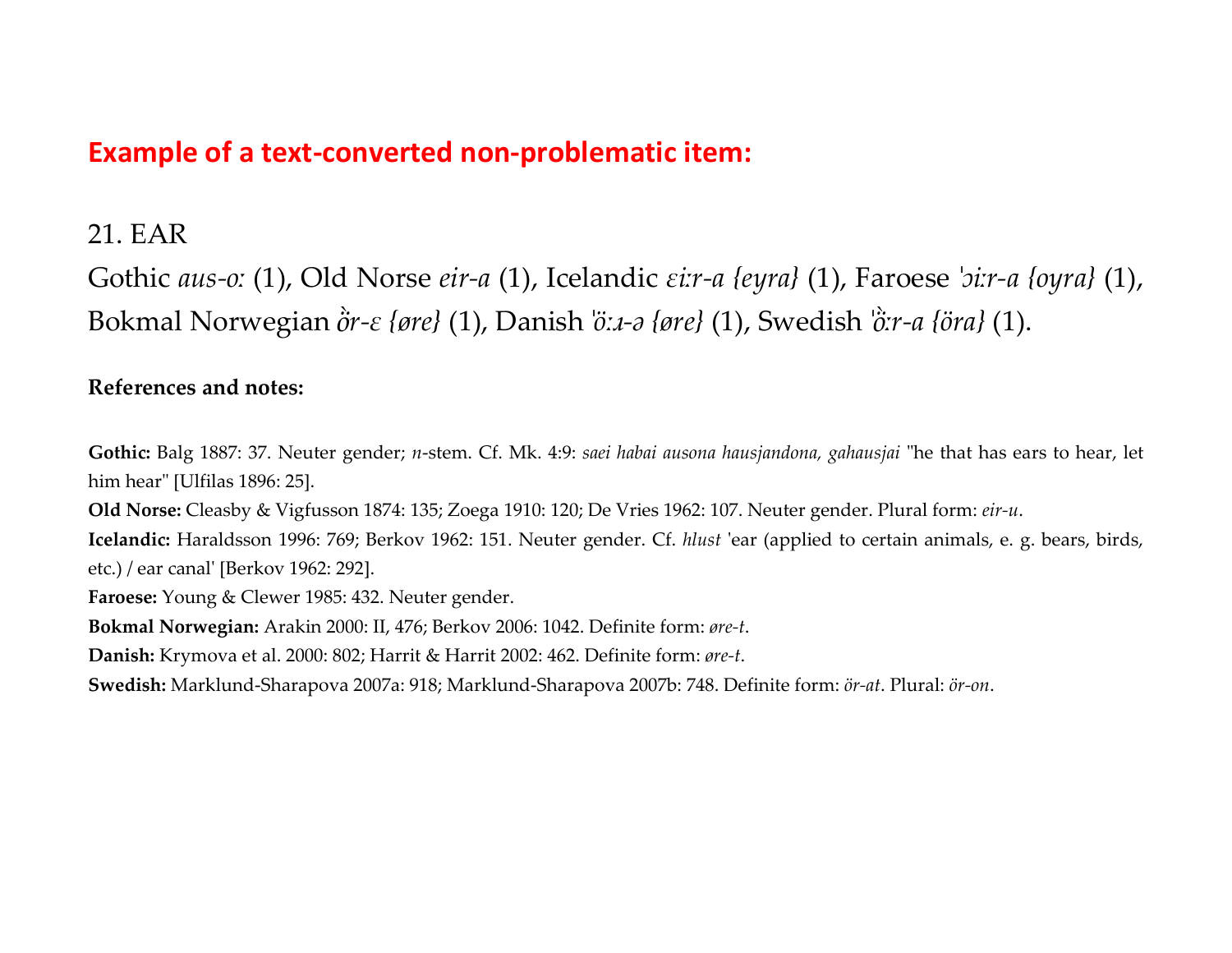#### **Example of a text-converted problematic item:**

#### 4. BELLY

Gothic *wamb-a* (1), Old Norse *kvið-r* (2), Icelandic *kvıːð-ʏr {kviður}* (2), Faroese *buːk-ʋr {búkur}* (3), Bokmal Norwegian *màg-ɛ {mage}* (4), Danish *mˈaːvə {mave}* (4), Swedish *mˈɒːgə {mage}* (4).

#### **References and notes:**

**Gothic:** Balg 1887: 528. Fem. gender. Most of the contexts refer to the semantics of 'womb' (referring primarily to the Mother of God), but there are a few passages that confirm the general meaning 'belly' as well, cf. Mk. 7:19: *ni galeiþiþ imma in hairto, ak in wamba* "it does not enter in his heart, but in his belly" [Ulfilas 1896: 32], etc. It is somewhat hard to establish the difference between *wamb-a* and its quasi-synonym *qiþus*, glossed in [Balg 1887: 229] as 'womb; stomach'. The latter, however, never translates Greek κοιλια 'belly', and is at least once encountered in the precise meaning 'stomach' (body organ rather than body part), cf. I Tim. 5:23: *weinis leitil brukjais in qiþaus þeinis* "take a little wine for your stomach" [Ulfilas 1896: 204]. It may, therefore, be surmised that *wamba* referred primarily to the inside part of the body (which is the required Swadesh meaning', whereas *qiþus* had the polysemous semantics of 'womb / stomach' ('organ inside the belly').

**Old Norse:** Cleasby & Vigfusson 1874: 364; Zoega 1910: 254; De Vries 1962: 338. Masculine gender. Polysemy: 'belly / womb'. Distinct from *magi* [Cleasby & Vigfusson 1874: 408], which is predominantly 'stomach' or 'maw', and from *vɔmb* [Cleasby & Vigfusson 1874: 722] which seems to be a "vulgar" equivalent of 'belly' (Cleasby: "mostly in a low sense, especially of beasts"). Overall, there is some significant contextual overlap between all the three words, but the underlying opposition of 'belly ~ womb', 'stomach', and 'belly (vulg.)' seems to suggest *kvið-r* as the most eligible candidate (*contra* [Bergsland & Vogt 1962: 117], where 'belly' is still rendered as *magi*, whereas *kvið-r* is glossed as 'less inclusive; womb' - this judgement is not supported well by the data in Cleasby's dictionary, but, perhaps, a more detailed scrutiny is required).

**Icelandic:** Haraldsson 1996: 191; Berkov 1962: 382. Distinct from *magi* 'stomach' [Berkov 1962: 430] (also used in contexts of 'stomach ache'); from *vömb* 'belly' (vulgar equivalent) [Berkov 1962: 875].

**Faroese:** Young & Clewer 1985: 67. Meaning glossed as 'abdomen, stomach, belly; waist; (ballad) body'. The partial synonym *magi* [Young & Clewer 1985: 372], glossed as 'stomach, belly', seems to be primarily referring to 'stomach' as an organ or to the interior part of the belly. Cf. also *kviður* 'abdomen, stomach' [Young & Clewer 1985: 327], although this word is never given as the default Faroese equivalent for 'belly' in any of the sources. On the whole, this seems like one of the very few Swadesh items to reflect a lexicostatistical difference between Icelandic and Faroese.

**Bokmal Norwegian:** Arakin 2000: I, 520; Berkov 2006: 229. "Traditional Bokmål": *màve* (Danish-influenced form). Polysemy: 'belly / stomach'. Distinct from *buk* 'belly (of animal)', used also of persons in a vulgar sense [Arakin 2000: I, 146; Berkov 2006: 229].

**Danish:** Krymova et al. 2000: 418; Harrit & Harrit 2002: 105. Polysemy: 'stomach / belly / bowels'. Another synonym is *bug* [Krymova et al. 2000: 103], usually seen as a more vulgar (and statistically less frequent) equivalent (see the same situation carried over to Bokmål Norwegian). The word *abdomen*, listed as another equivalent for 'belly' in [Harrit & Harrit 2002: 105], is a specialized anatomical term.

**Swedish:** Marklund-Sharapova 2007a: 436; Marklund-Sharapova 2007b: 154. Polysemy: 'stomach / belly'. Definite form: *mag-e-n*. Plural: *mag-ar*. Another synonym is *buk* [Marklund-Sharapova 2007a: 95], but it seems to be confined to the "vulgar" register, as in Danish.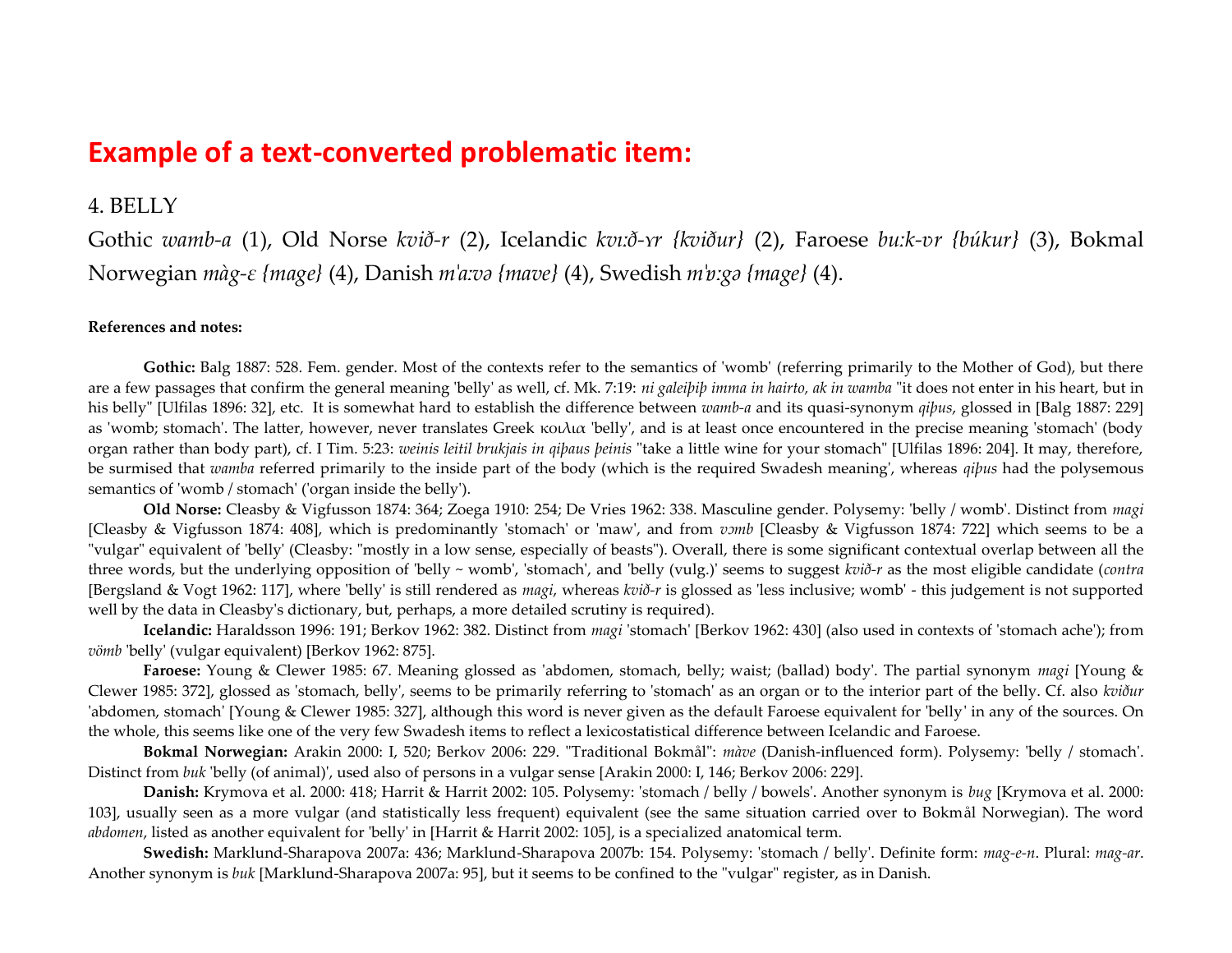# **Current version of the Scandinavian tree**



#### **Notes:**

- 1. Gothic (4th century) is chosen as outlier.
- 2. Old Norse dated to the 13th century.
- 3. Numbers indicate millennia AD/BC.
- 4. Recent German borrowings into East Scandinavian excluded from calculations.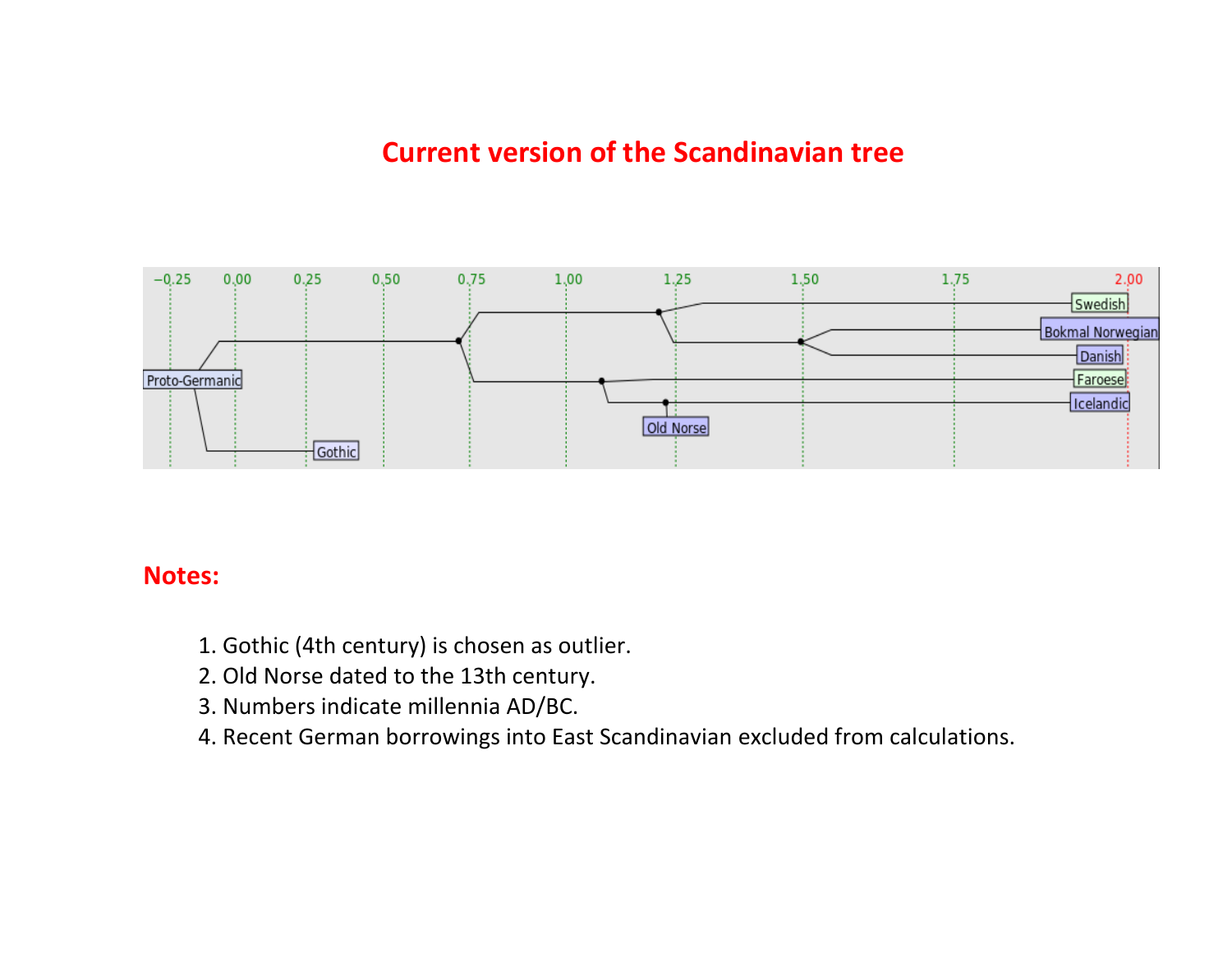# **I. Proto-Germanic retentions in Proto-Scandinavian**

**I.1. Items that remain unchanged in every Scandinavian language as well as in Gothic and are unquestionably reconstructible for Proto-Germanic:**

Out of the first 50 items («more stable part»): *ashes*, *bird*, *black*, *blood*, *die, dog, drink, ear, eye, foot, hand, head, hear, heart, horn, I, mouth, name, new, night, one, rain, star, stone, sun, thou, tongue, tooth, two, water, we, what, who* (33)

Out of the second 50 items («less stable part»): *all*, *bite*, *breast*, *burn*, *cold, come, earth, fish, full, give, good, knee, know, lie, long, many, neck, person, red, road, root, see, seed, sit, small, stand, white, woman* (28)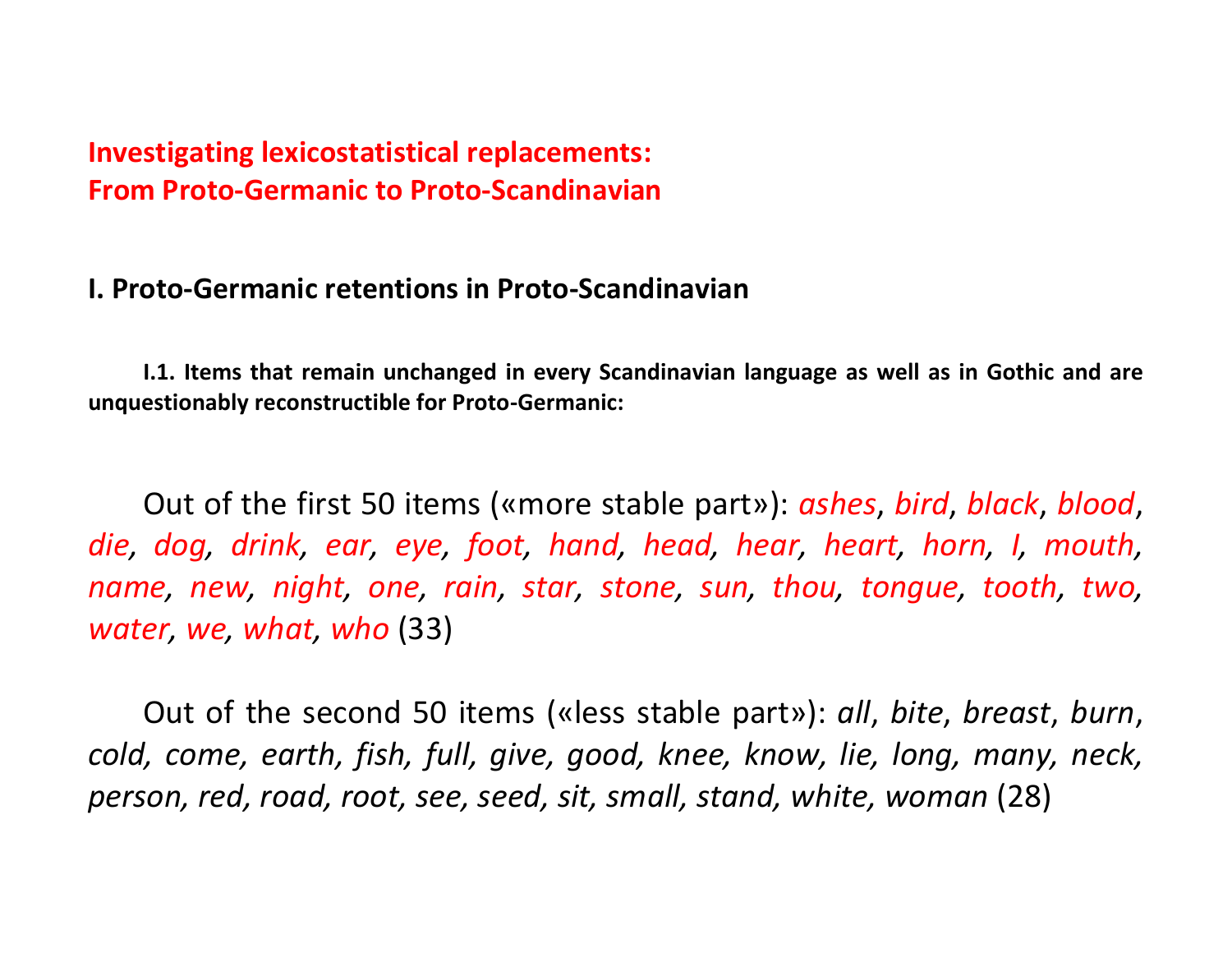# **I. Proto-Germanic retentions in Proto-Scandinavian**

**I.2. Items that remain unchanged in every Scandinavian language and are not attested in Gothic, however, are well attested in West Germanic and are also unquestionably reconstructible for Proto-Germanic:**

*claw(nail), dry, egg, fat, feather, fly, green, liver, louse, smoke, yellow*

**Adding them to items in I.1 yields at least 72/100 unambiguous retentions in Proto-Scandinavian from Proto-Germanic.**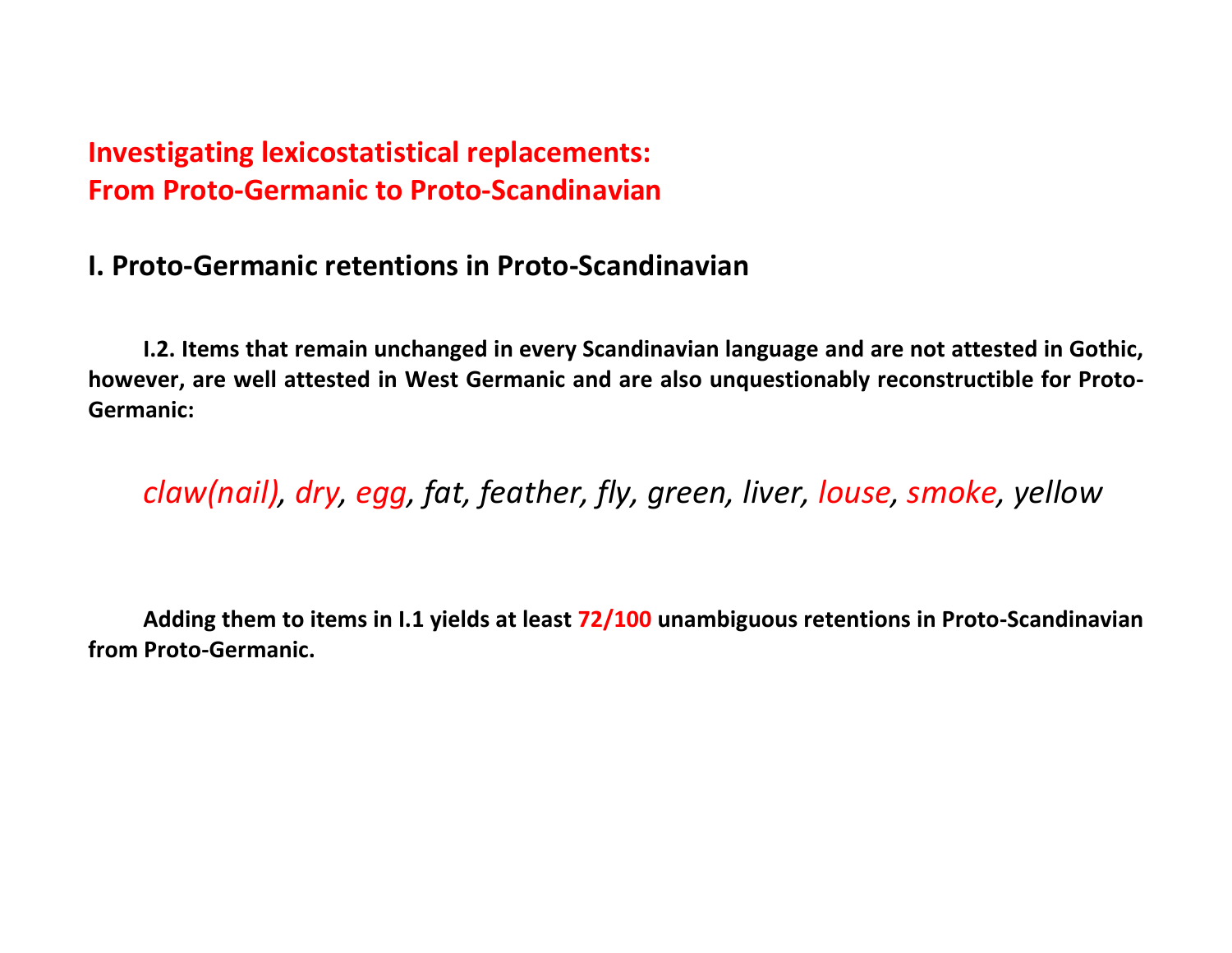**I.3. Items that are replaced in at least some Scandinavian languages or in Gothic. However, strong arguments from Gothic, West Germanic, and/or external IE data allow to unambiguously posit them as Proto-Scandinavian items:**

| bone      | (+ West G.; Gothic unknown)                          |
|-----------|------------------------------------------------------|
| eat       | (+ West G.; + IE; Gothic vulgarism)                  |
| <b>go</b> | (+ West G.; Gothic shift to more figurative meaning) |
| man       | $(+$ Gothic; + West G.)                              |
| moon      | $(+$ Gothic; + West G.; + IE)                        |
| nose      | (+ West G.; + IE; Gothic unknown)                    |
| sand      | (+ West G.; + IE?; Gothic replacement)               |
| say       | (+ West G.; + IE?; Gothic replacement)               |
| sleep     | (+ IE; Gothic and West G. shared replacement)        |
| swim      | (+ West G.; Gothic unknown)                          |
| that      | $(+$ Gothic; + West G.; + IE?)                       |
| this      | $(+$ Gothic; + West G.; + IE?)                       |
| tree      | (+ IE; Gothic and West G. shared replacement)        |
| warm      | (+ West G.; Gothic unknown)                          |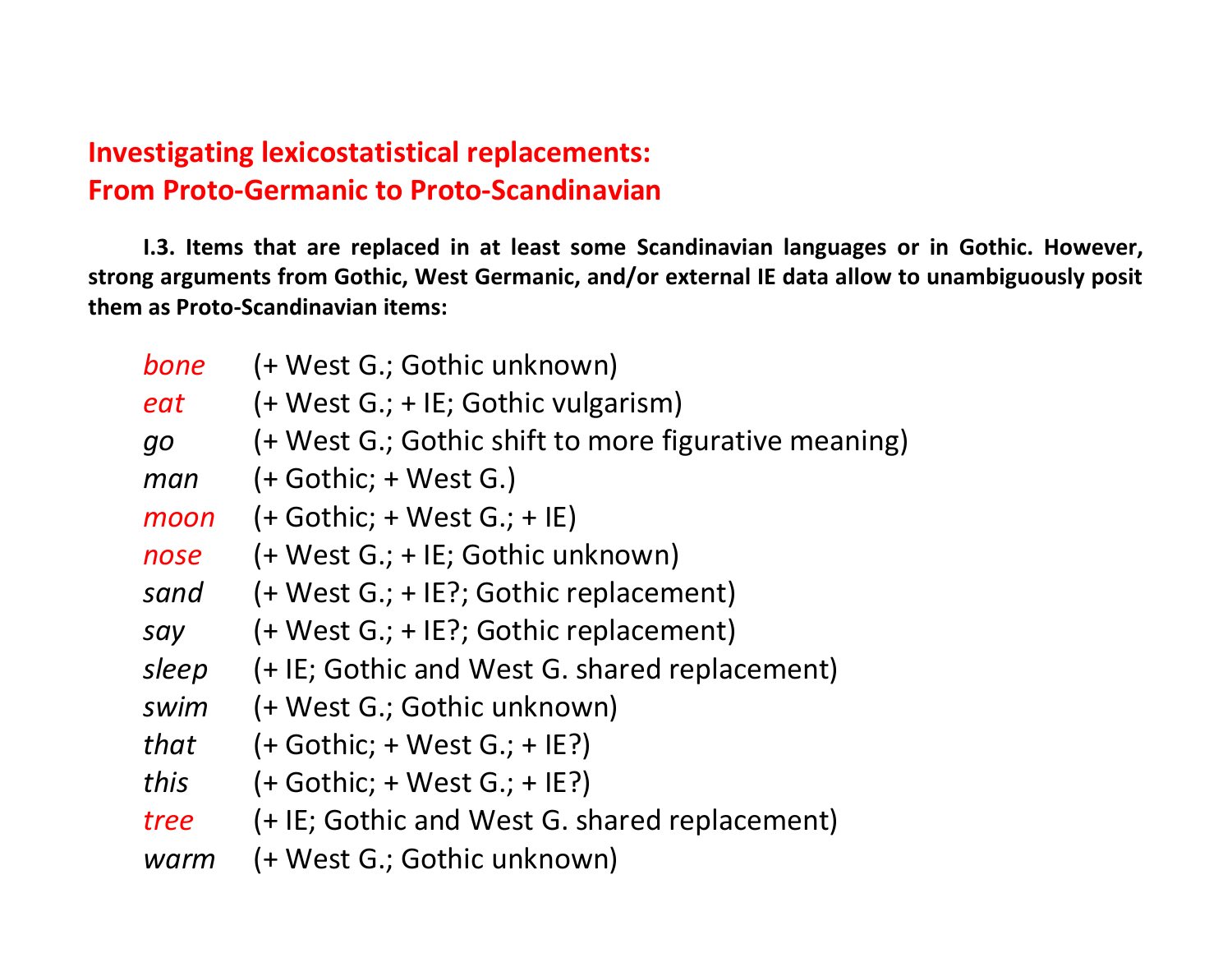**I.4. Probable, but somewhat questionable retentions in Proto-Scandinavian:**

| cloud    | (ON ský, etc.; cf. OE sceo 'cloud';<br>altern.: Gothic <i>milx-ma</i> = Swedish <i>mol-n</i> ?) |
|----------|-------------------------------------------------------------------------------------------------|
| hair     | (ON hár, etc.; + West G.; against Gothic tagl)                                                  |
| mountain | (Swedish <i>berg</i> , etc.; + West G.; + IE?;<br>against Gothic fairguni)                      |
| skin     | (Icel. $h\acute{u}\acute{\sigma}$ , etc.; + West G.; + IE?)                                     |

**Adding I.3 and I.4 (18 additional items) to items in I.1 and I.2 yields at least 90/100 retentions in Proto-Scandinavian from Proto-Germanic (4 of them slightly ambiguous).**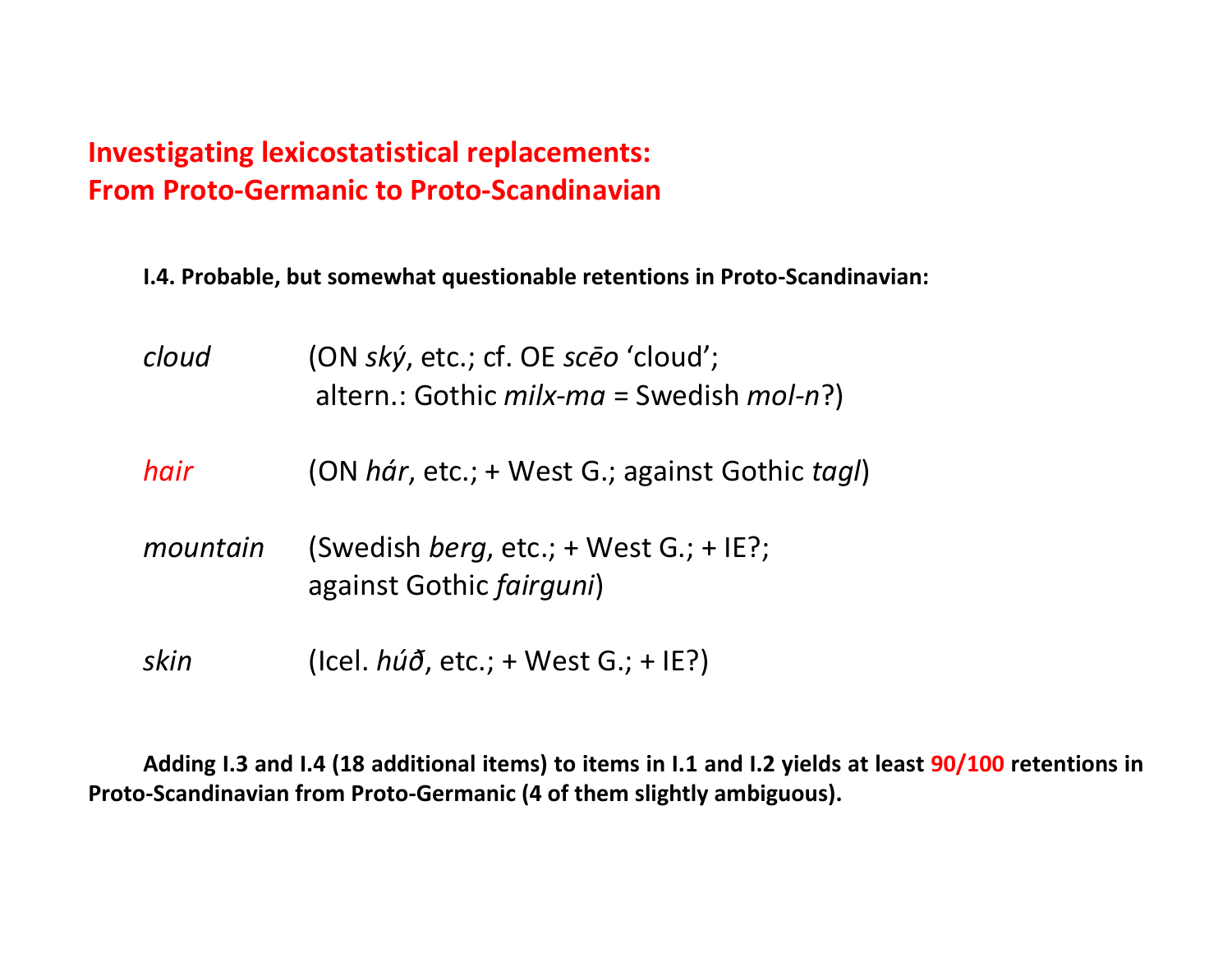**I.5. Unquestionable replacements in Proto-Scandinavian (confirmed by IE data):**

| fire | $(*f\bar{o}\text{-}n \sim *f\bar{u}\text{-}r \rightarrow *eld\text{-}r$ /'flame $\sim$ spark' $\rightarrow$ 'fire') |  |  |
|------|---------------------------------------------------------------------------------------------------------------------|--|--|
| meat | $(*minza- \rightarrow *kjot/$ 'intestines?' $\rightarrow$ 'meat')                                                   |  |  |
| not  | $(*ne \rightarrow *ei-qi/shift from an emphasize time adverb/$                                                      |  |  |

#### **I.6. Possible replacements in Proto-Scandinavian**

| bark  | (derived from 'birch'; no clear Proto-Germanic equivalent)                                               |  |  |  |
|-------|----------------------------------------------------------------------------------------------------------|--|--|--|
| big   | (original *mikil- still found in ON /archaism?/; main word is *stōr-)                                    |  |  |  |
| belly | (no single clear Proto-Germanic or Proto-Scandinavian term)                                              |  |  |  |
| kill  | (no clear Proto-Germanic; Scandinavian $*$ drepa $\leftarrow$ 'to strike')                               |  |  |  |
| leaf  | (ON bla $\delta$ , etc., originally $\leftarrow$ 'blade'; cf. ON lauf-bla $\delta$ 'a single leaf', with |  |  |  |
|       | old * <i>lauba</i> -generalized as the collective 'foliage')                                             |  |  |  |
| round | (no single clear Proto-Germanic or Proto-Scandinavian term; possibly PS                                  |  |  |  |
|       | <i>*kring-l-'round','ring'</i> )                                                                         |  |  |  |
| tail  | (no single clear Proto-Germanic term; ON hali, etc., finds no Germanic or                                |  |  |  |
|       | IE support in the meaning 'tail')                                                                        |  |  |  |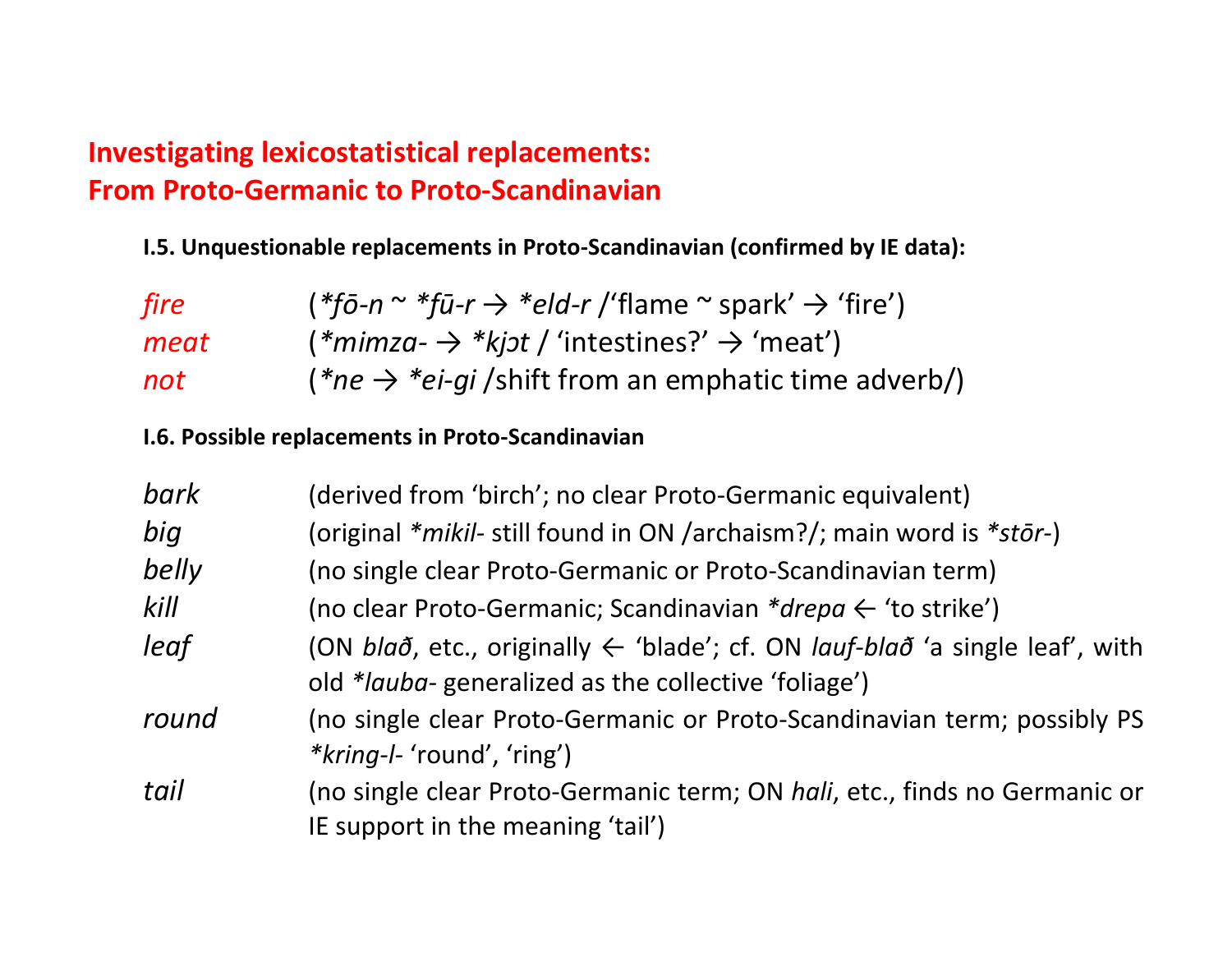#### **Altogether:**

Approximately 90 retentions vs. 10 innovations (10% replacements).

#### **Cf. the structure of the Gothic wordlist:**

- 71 retentions from Proto-Germanic
- $-$  ≈10 innovations
- 19 lacunae
- $-$  ≈12% replacements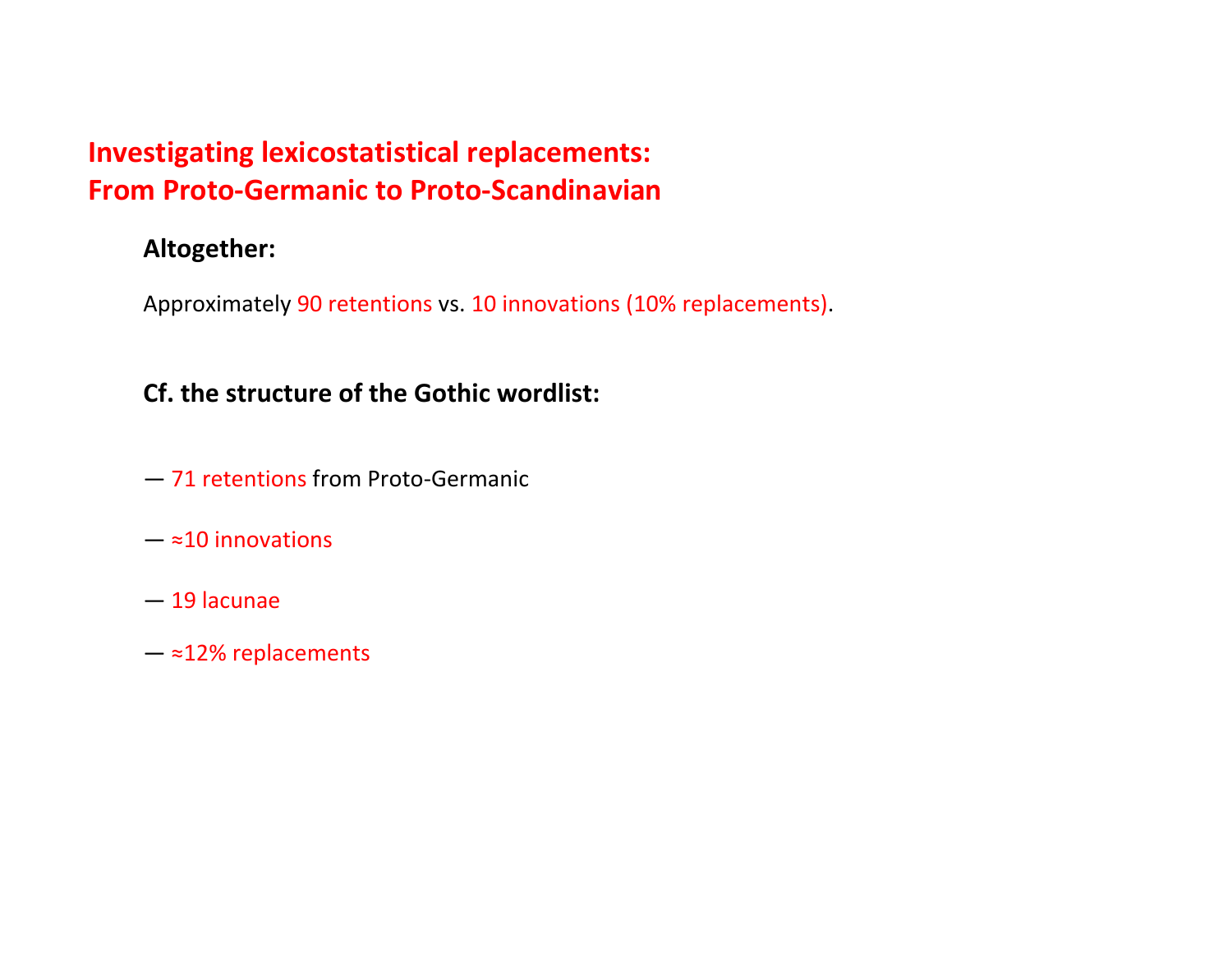# **Investigating lexicostatistical replacements: From Proto-Scandinavian to Modern West Scandinavian**

#### **II.1. Innovations in Proto-West Scandinavian (ancestor to Old Norse, Icelandic, Faroese)**

[1] *\*man-* ʽman (male human being)' → *\*karl*

 $[2]$  *\*gang*- `go'  $\rightarrow$  *\*far-a* (*\*gang*- still preserved in more figurative meanings)

#### **II.2.1. Innovations in 13th century Old Norse (ancestor to Icelandic)**

 $[1]$  *\*māni* 'moon'  $\rightarrow$  ON *tungl* (cf. Faroese *máni*; in ON, the original word is an archaism)

#### **II.2.2. Innovations in Modern Icelandic (from Old Norse)**

[1] *et-a* ʽeat' → Icelandic *borða* [2] *svim-a* ʽswim' → Icelandic *synda* [3] *nas-ar* ʽnose' → Icelandic *nef* ʽ\*beak' (terms already synonymous in ON, but not in Proto-West Scandinavian, cf. Faroese *nøs* ʻnose')

#### **II.2.3. Innovations in Faroese (from Proto-West Scandinavian)**

[1] *búkur* ʻbelly' (old vulgarism)

[2] *rund-ur* ʻround' (borrowing)

[3] (?) *he-sin* 'this' ( $\leftarrow * \vartheta$ *e-sin* by analogy with ha-sin 'that'?)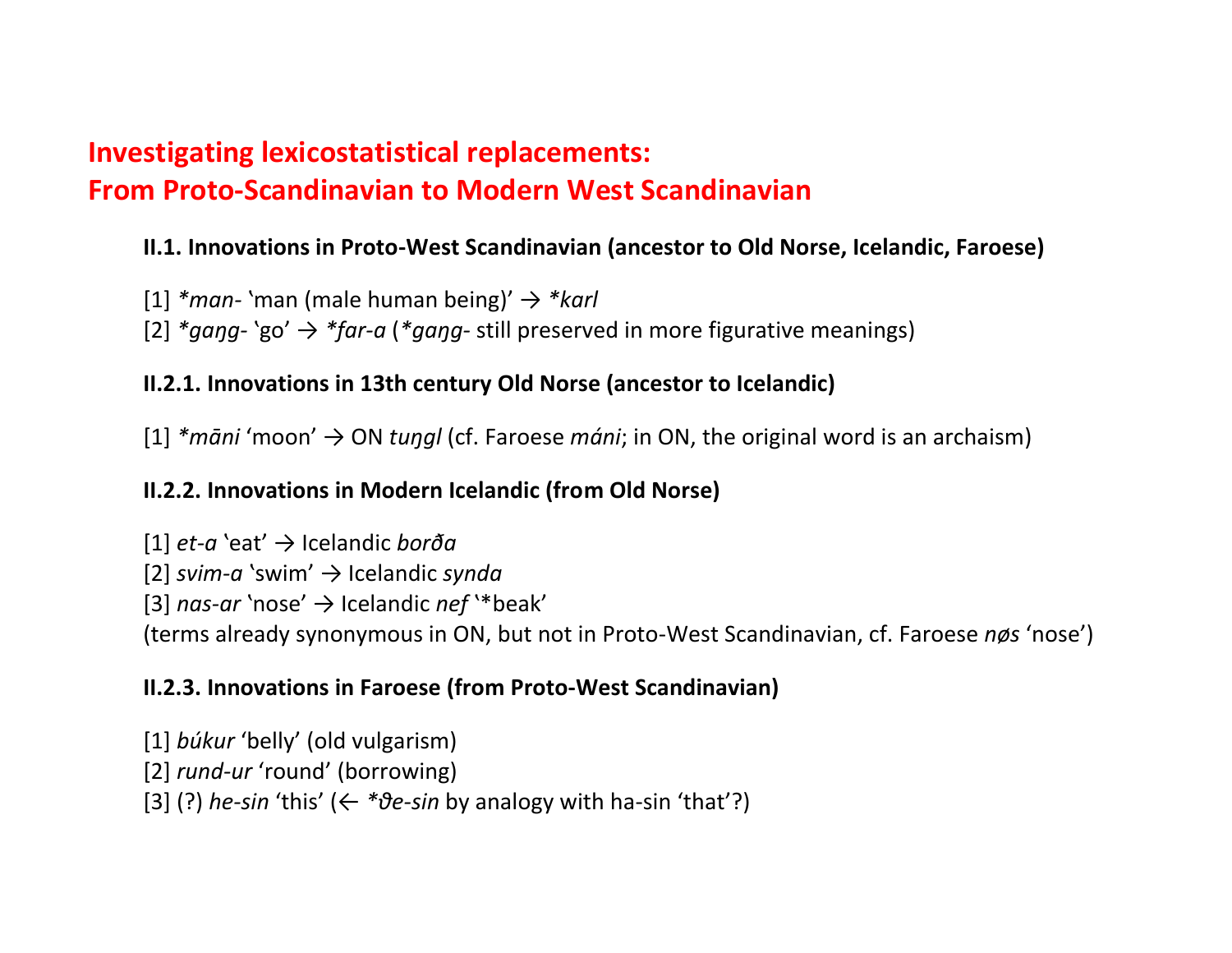# **Investigating lexicostatistical replacements: From Proto-Scandinavian to Modern East Scandinavian**

#### **III.1. Innovations in Proto-East Scandinavian (ancestor to Danish, Swedish)**

[1] \*? ʻbelly' → *\*mage* ʻ\*stomach' [2] *\*kriŋgl-* ʻround' (?) → *\*rund-* (Germanic borrowing)  $[3]$  *\*hi-n-* 'that'  $\rightarrow$  *\*de-n-*

#### **III.2.1. Innovations in Danish**

[1] *ben `bone' > knogle* (German borrowing) [2] *et-* `eat' > *spise* (German borrowing)

#### **III.2.2. Innovations in Swedish**

 $[1]$  *sky*  $\text{cloud'} \rightarrow \text{moln}$ [2] *drep-* ʽkill' → *döda*  $[3]$  *ikke* 'not'  $\rightarrow$  *inte* (from *\*inget*) 'nothing' [4] *hali* ʽtail' → *svans* (German borrowing)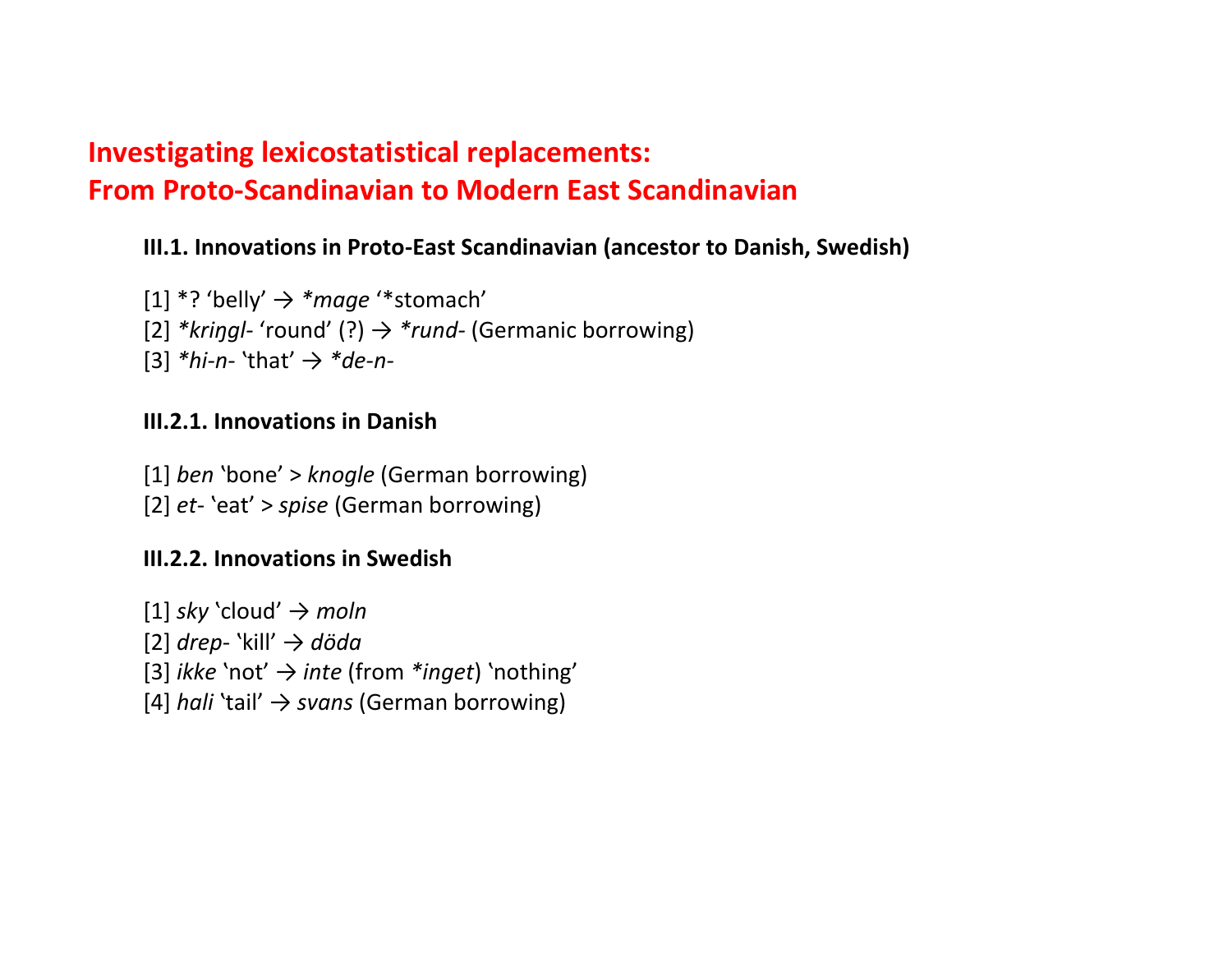# **Investigating lexicostatistical replacements: The case of Bokmål**

#### **IV. Lexicostatistical differences between Danish and Bokmål**

| Word       | Danish | <b>Bokmål</b>                                                   |  |
|------------|--------|-----------------------------------------------------------------|--|
| 'bone'     | knogle | bein $\sim$ ben                                                 |  |
| 'mountain' | bjerg  | <i>fjell</i> (West Sc. term)                                    |  |
|            |        | East Sc. berg also exists, but has more of a collective meaning |  |

#### **V. Some phonetic discrepancies between Danish and Bokmål**

| Word    | Danish | Bokmål | "Traditional Bokmål" |
|---------|--------|--------|----------------------|
| 'belly' | mave   | mage   | mave                 |
| 'black' | sort   | svart  | sort                 |
| 'smoke' | røg    | røyk   | røk                  |
| 'stone' | sten   | stein  | sten                 |

**Conclusion**: At least strictly lexicostatistically, Bokmål *is* a form of Danish. It makes more sense to count ʻbone' and ʻmountain' as borrowings from West Scandinavian dialects, and the other examples as secondary "Norwegisations" of Danish words, than to try and exclude "Danish borrowings" from lexicostatistical calculations.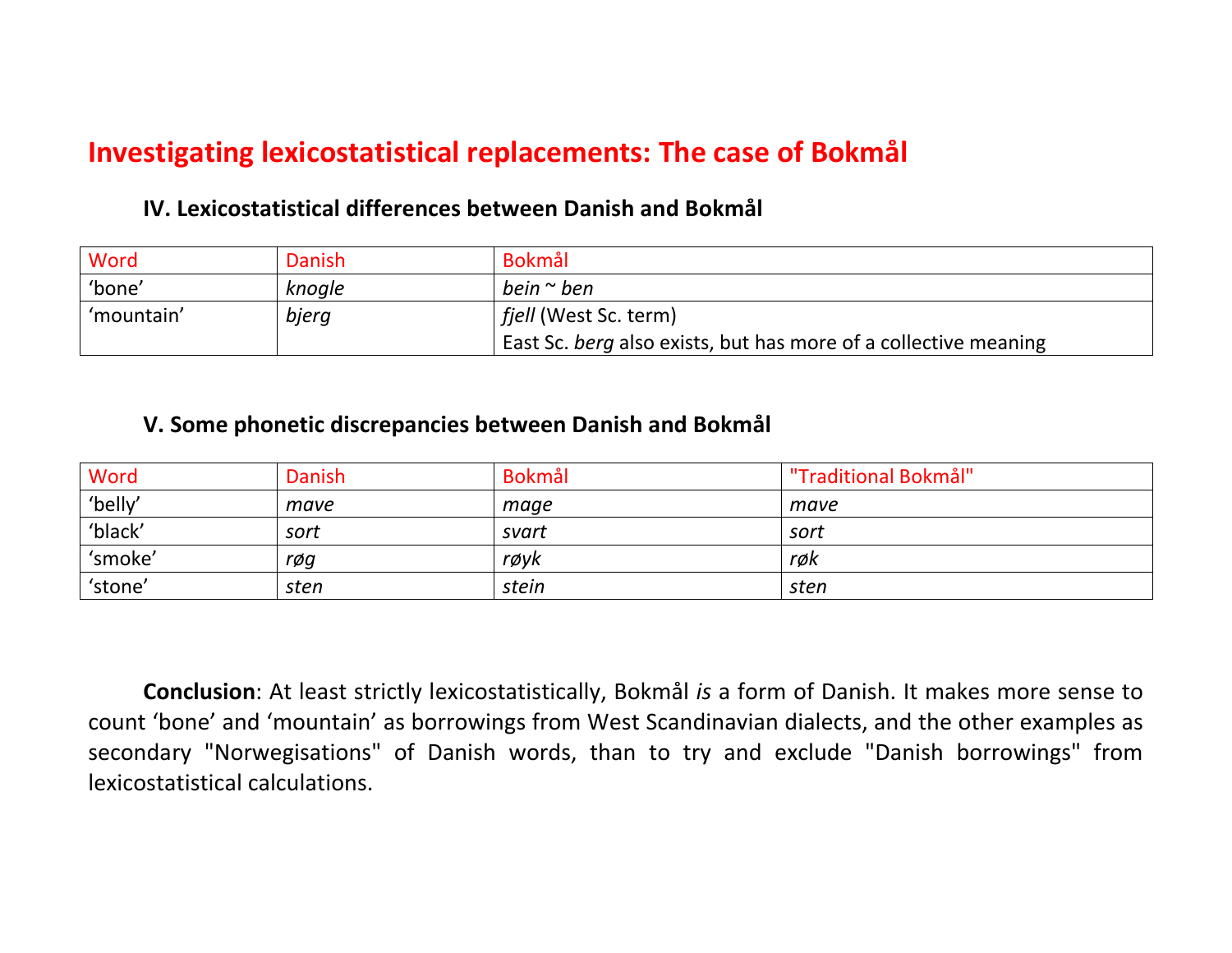# **Chronological summary of Scandinavian lexical innovations**



#### **Notes:**

(1) *German borrowings in Danish and Swedish are included in these figures.*

(2) *Datings reflect the presumed split of the taxon (e. g., «Proto-Germanic» is assumed to have split into Northern / East / West circa 200-100 BC, etc.)*.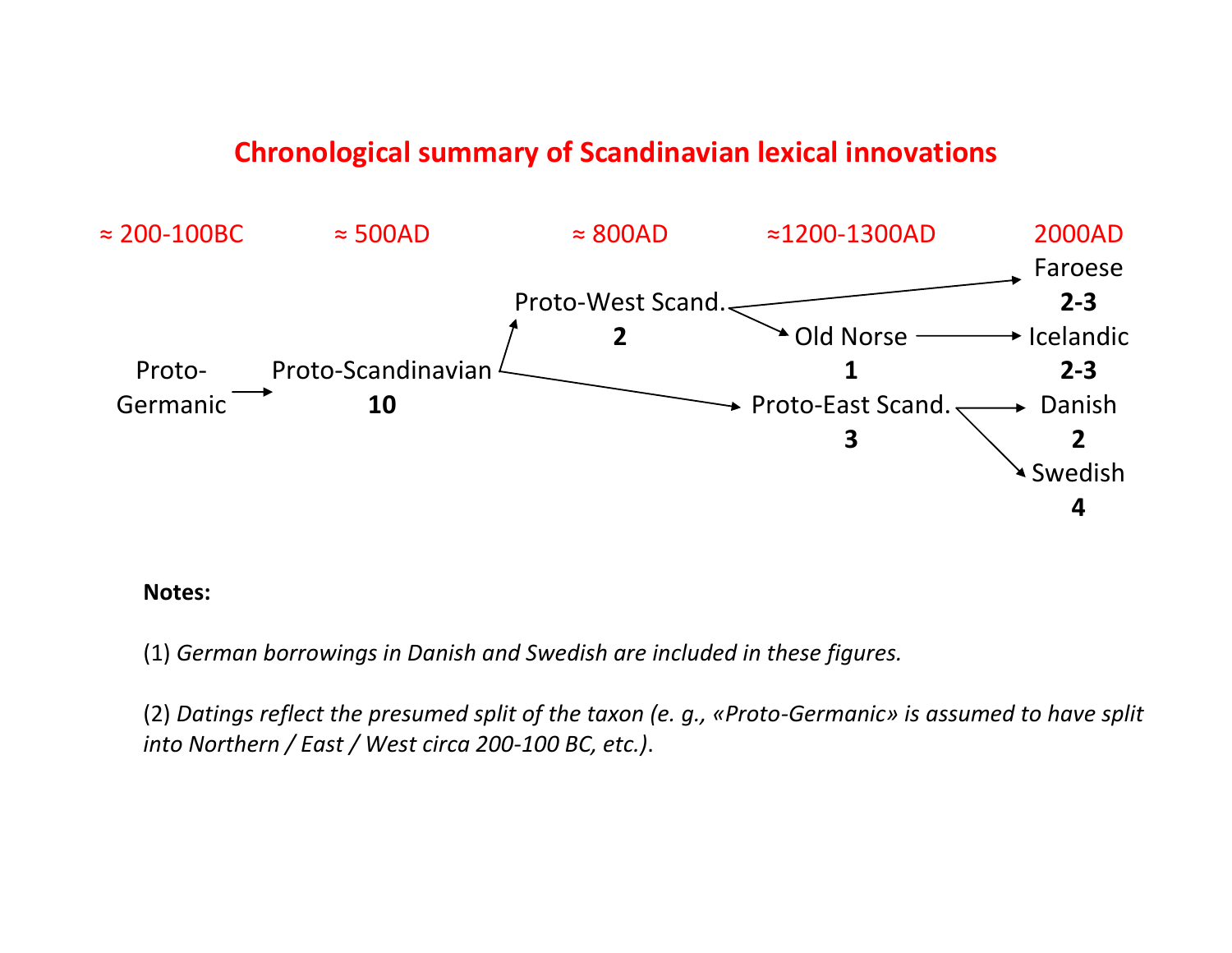# **Preliminary conclusions**

(1) Lexical change between Proto-Germanic and Proto-Scandinavian occurred at about twice the rate of lexical change between Proto-Scandinavian and *all* its descendants. This is in accordance with Sergei Starostin's observations (1989) on gradual deceleration of change in the past 1000 years.

(2) No specific «Icelandic conservatism» to speak of: *all* Scandinavian languages exhibit comparable degrees of lexical conservatism (only Swedish is a little bit more innovative).

(3) On the whole, Proto-Germanic on the way to its modern Scandinavian descendants, over a little more than 2000 years of change, shows **15-17** lexical replacements.

*Significantly* different from comparable results for the time period between Classic Old Greek (4th century BC) and Modern Greek (≈ **38** replacements); or for the time period between Classical Chinese (5th-4th century BC) and Modern Chinese (≈ **32** replacements).

Roughly speaking, the «Swadesh constant» (0.14) makes more sense for Greek and Chinese, whereas the «Starostin constant» (0.05) makes more sense for Scandinavian.